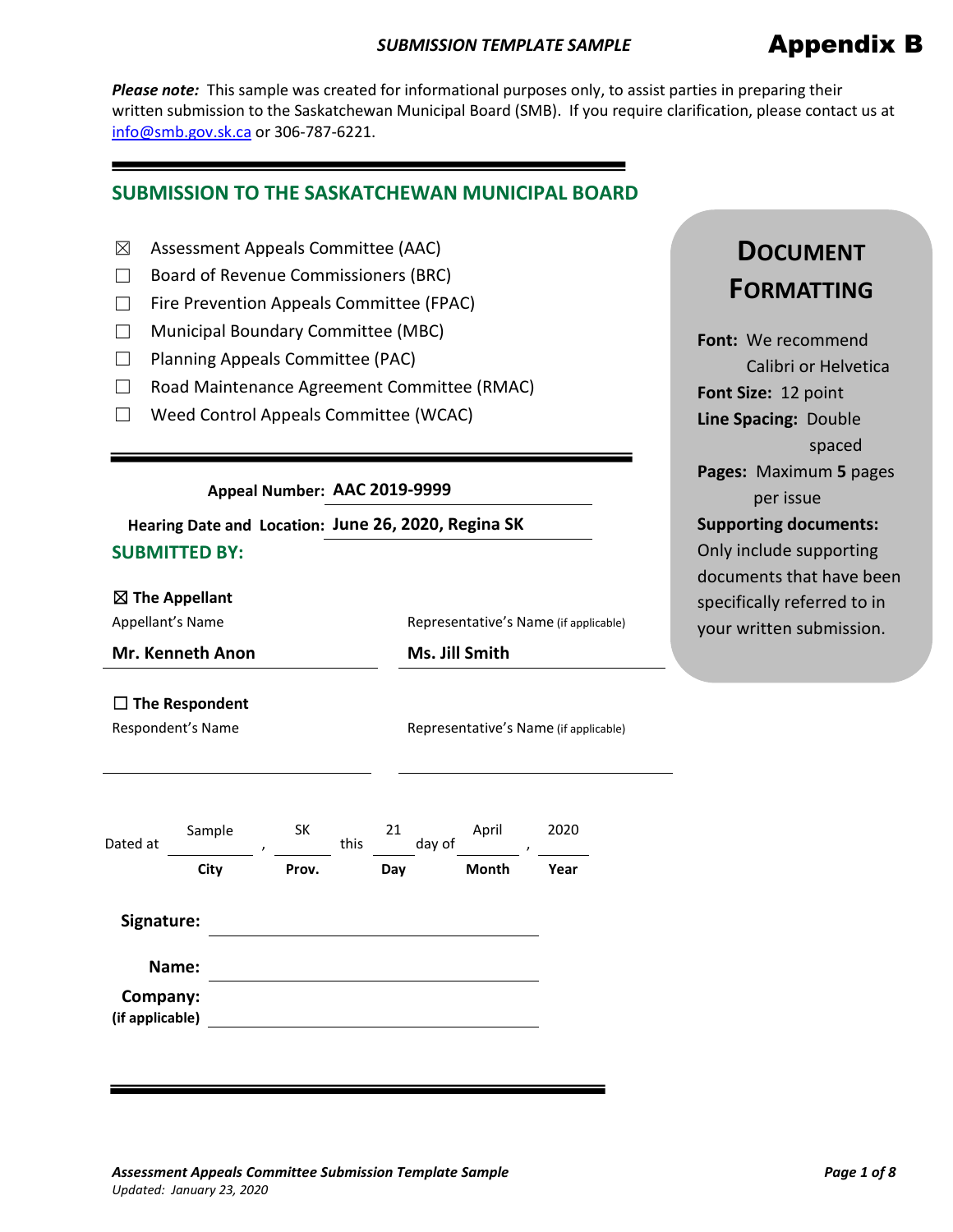## Appendix B

## **Table of Contents**

# *Insert your Table of Contents here* 1) Introduction Page 3 2) Issues and Analysis a. Lack of Reasons **Page 4** b. Incorrect Assessment **Page 5** 3) Request Page 6 4) Appendices a. Inspection Record of Unleasable Space – March 18, 2018 Page 7 5) Case Law a. *XY Ltd. v Canada (Minister of Immigration)*, 2000 SCC 213 Page 8 b. *DX Ltd. v The City of Animate*, 2010 SKCA 170 Page 8

- **1) Introduction**
- **2) Issues and Analysis**
	- a. Issue No. 1 Title
	- b. Issue No. 2 Title
	- c. Issue No. 3 Title
- **3) Request**
- **4) Appendices** (optional)
	- a. Appendix A Title
	- b. Appendix B Title
	- c. Appendix C Title
- **5) Case Law** (optional)
	- a. Case A Title
	- b. Case B Title
	- c. Case C Title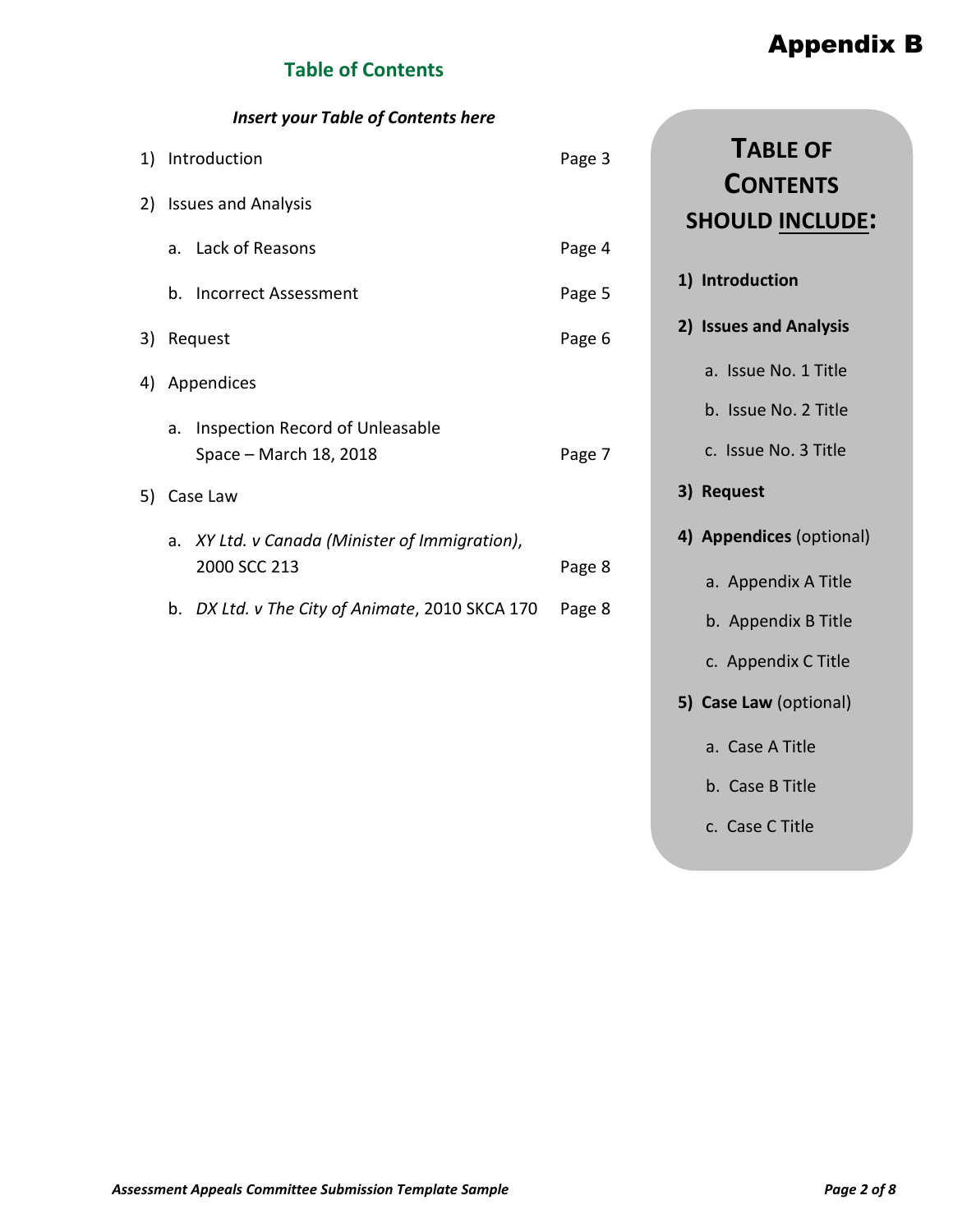#### **1) Introduction**

# Appendix B

#### *Answer the following questions:*

- *a) What is the dispute?*
- *b) Is there background information (i.e., meetings, adjustments to the assessment, etc.) necessary to understand the appeal?*
- *c) Describe the proposed solution.*
- [1] ABC Company Ltd. appeals its property assessment for 2018. The property is non-regulated and Commercial. The Assessor used the Income Approach to value the property.
- [2] On March 18, 2019, the property owner spoke with the Assessor who inspected the property. The Assessor reduced the original assessment from \$475,000 to \$450,000 because the amount of leasable space was previously recorded incorrectly.
- [3] The property owner believed the amount of leasable space was still incorrect after the adjustment and appealed to the Board of Revision (Board) for the City of Sample (City).
- [4] The Board upheld the assessed value of \$450,000 and ABC Company Ltd. asks the Assessment Appeals Committee (Committee) to change the Board's decision and find the correct property assessment is \$400,000.

## **INTRODUCTION SHOULD INCLUDE:**

- A **summary** of the specifics in dispute.
- **Important background information** (meetings, adjustments, etc.).
- A **statement** of what you'd like the Committee to do.

#### **INTRODUCTION SHOULD AVOID:**

• **A summary** of your issues and their analysis.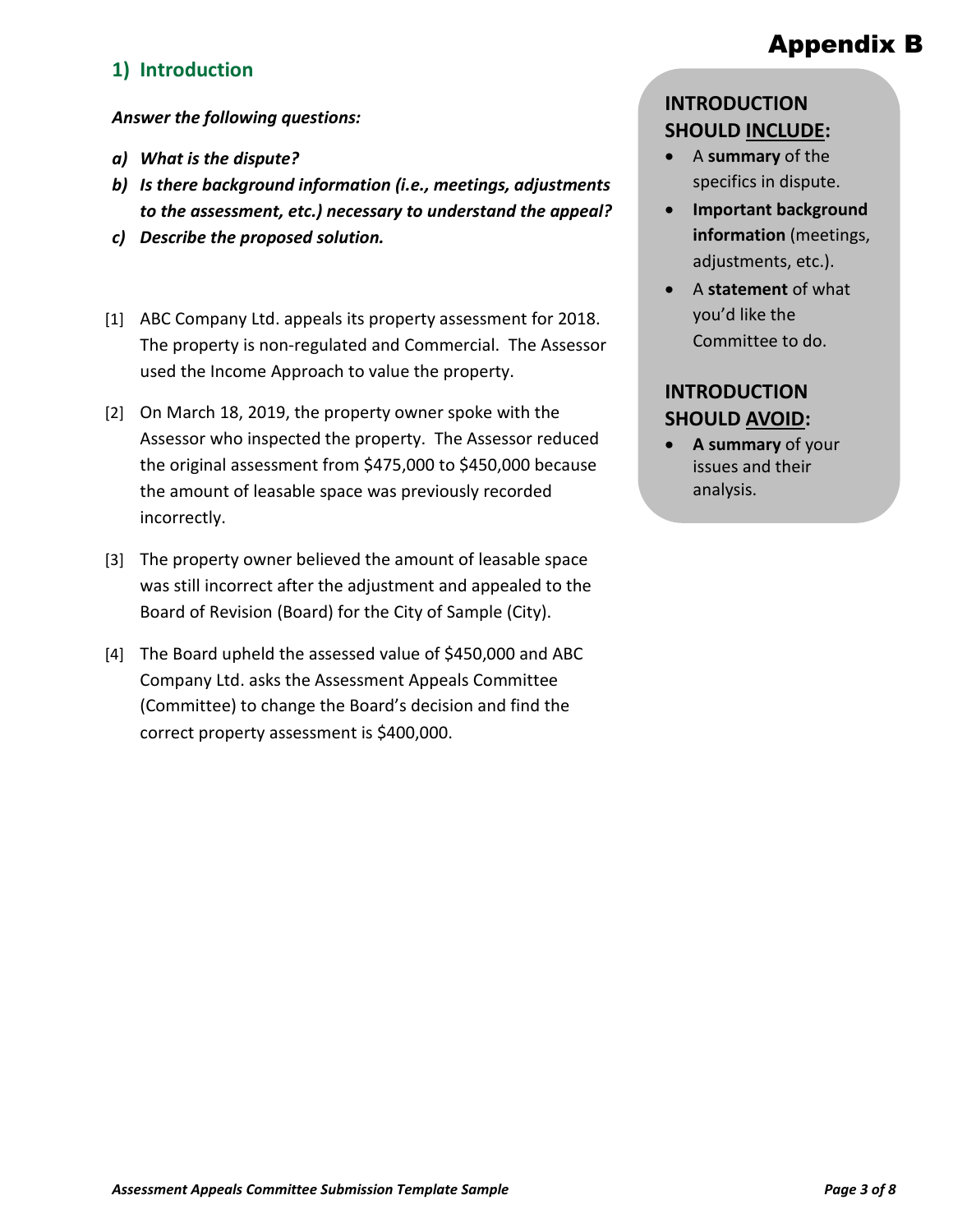#### **2) Issues and Analysis (5 page maximum per issue)**

*Each issue must have its own analysis. Provide more information to expand on the brief statement made in Section 5 of the Notice of Appeal form.*

**Issue No. 1:** The Board did not provide sufficient reasons in its decision.

#### **Analysis:**

- [5] Section 200 of *The Reasons Act*, SS 2001, c M-23.1 requires a board of revision to provide sufficient reasons in its decisions.
- [6] The Board's decision states at paragraph [4]: "After reviewing the evidence we believe there is nothing wrong with the assessment and we deny the appeal."
- [7] The Board's decision does not indicate how the Board reviewed the evidence or any type of analysis. We cannot tell how the Board came to the decision it did.
- [8] *XY Ltd. v Canada (Minister of Immigration)*, 2000 SCC 213 discusses the obligation administrative tribunals have to provide sufficient reasons in their decisions. "Administrative tribunals must provide sufficient reasons in decisions so that all parties know how the decision makers made their decisions."

# **COPY THE ISSUES FROM YOUR NOTICE OF APPEAL**

# **YOUR ANALYSIS SHOULD INCLUDE:**

- **Separate analysis** of each issue.
- Explanation of each issue's **supporting facts** from the **Notice of Appeal.**
- Sections of **legislation** that **support** your **analysis.**
- References to **case law**  that **supports** each issue.\*
- **\****Maximum three cases/issue*

**Graphics** and **data tables** that are less than one page.

## Appendix B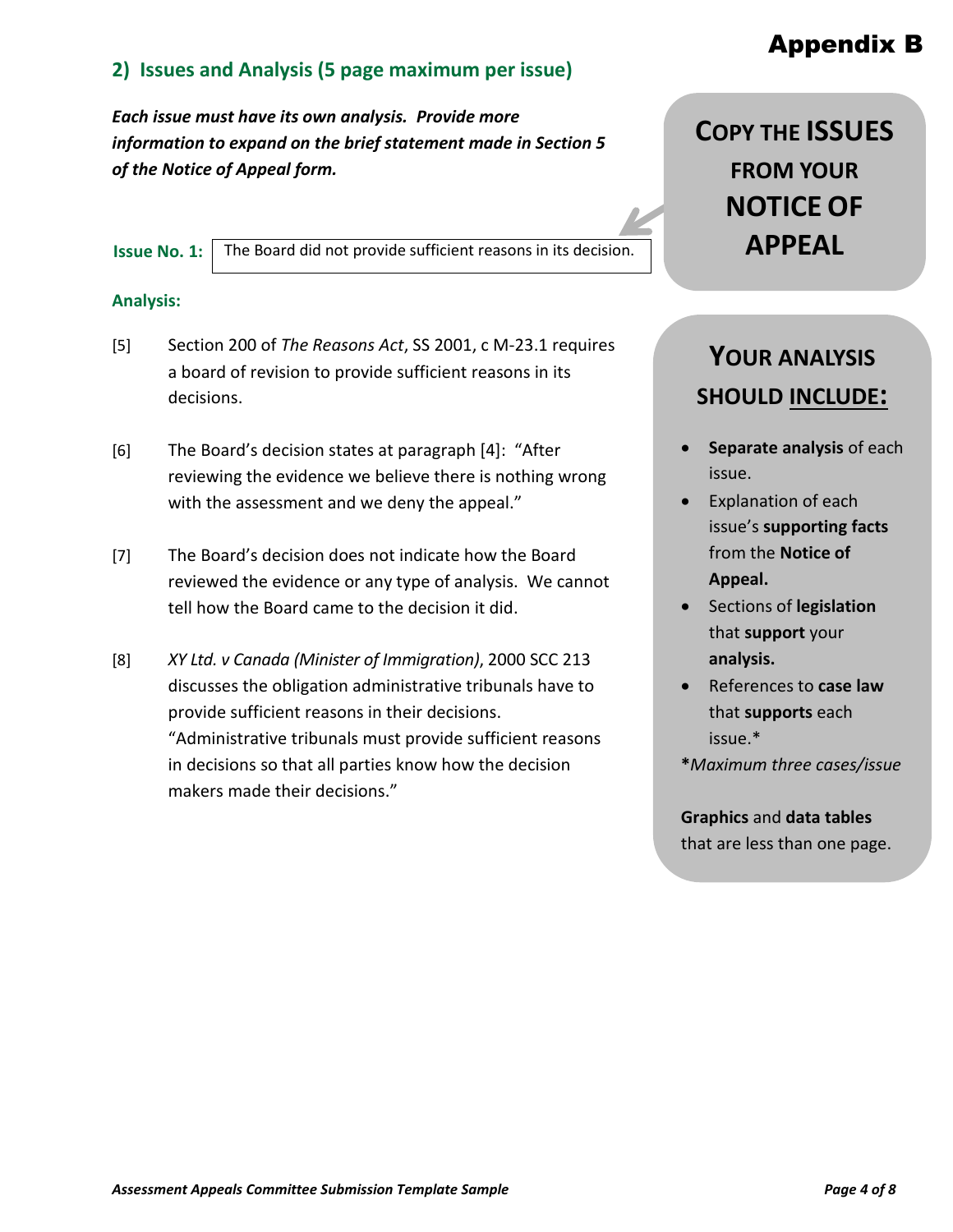**Issue No. 2:** The assessment is incorrect – the correct amount is \$400,000.

#### **Analysis:**

- [9] ABC Company Ltd. believes the Board did not review the information about leasable space correctly.
- [10] The following table depicts data that was in the Board's record but was not discussed in the Board's decision:

| Area of         | <b>Square Footage</b> | <b>Assessed Value</b> |  |  |  |
|-----------------|-----------------------|-----------------------|--|--|--|
| <b>Property</b> |                       |                       |  |  |  |
| $1st$ Floor     | $275 \text{ ft}^2$    | \$5,899               |  |  |  |
| $2nd$ Floor     | 1186 $ft2$            | \$25,440              |  |  |  |
| 3rd Floor       | $870$ ft <sup>2</sup> | \$18,661              |  |  |  |
| <b>TOTAL</b>    | 2331 ft <sup>2</sup>  | \$50,000              |  |  |  |

*Table 1: Inspection Record of Unleasable Space*

- [11] The current appeal is similar to *DX Ltd. v The City of Animate,* 2010 SKCA 170 [*DX Ltd.*]. The Court said the Board must discuss information that could potentially result in a change to property assessment (para 17). There is nothing in the Board's decision about the unleasable space in Table 1; therefore, the Board did not correctly follow *DX Ltd.*
- [12] ABC Company Ltd. believes the property assessment of \$450,000 is incorrect and should be decreased by \$50,000, which is the assessed value of the unleasable space in Table 1.

#### **CITING DOCUMENTS**

**LABEL** and provide a

**BRIEF** 

**DESCRIPTION** of your graphics and tables.

If you mention a court **case, book** or **article** in your analysis, tell the Committee which document you're speaking of by including the name of:

- **book and author; OR**
- **article and date it was published; OR**
- **case and case reference.**

If you reference a **case**, **book** or **article** in your written submission, make sure you've **highlighted** your reference **in the supporting documents.**

# Appendix B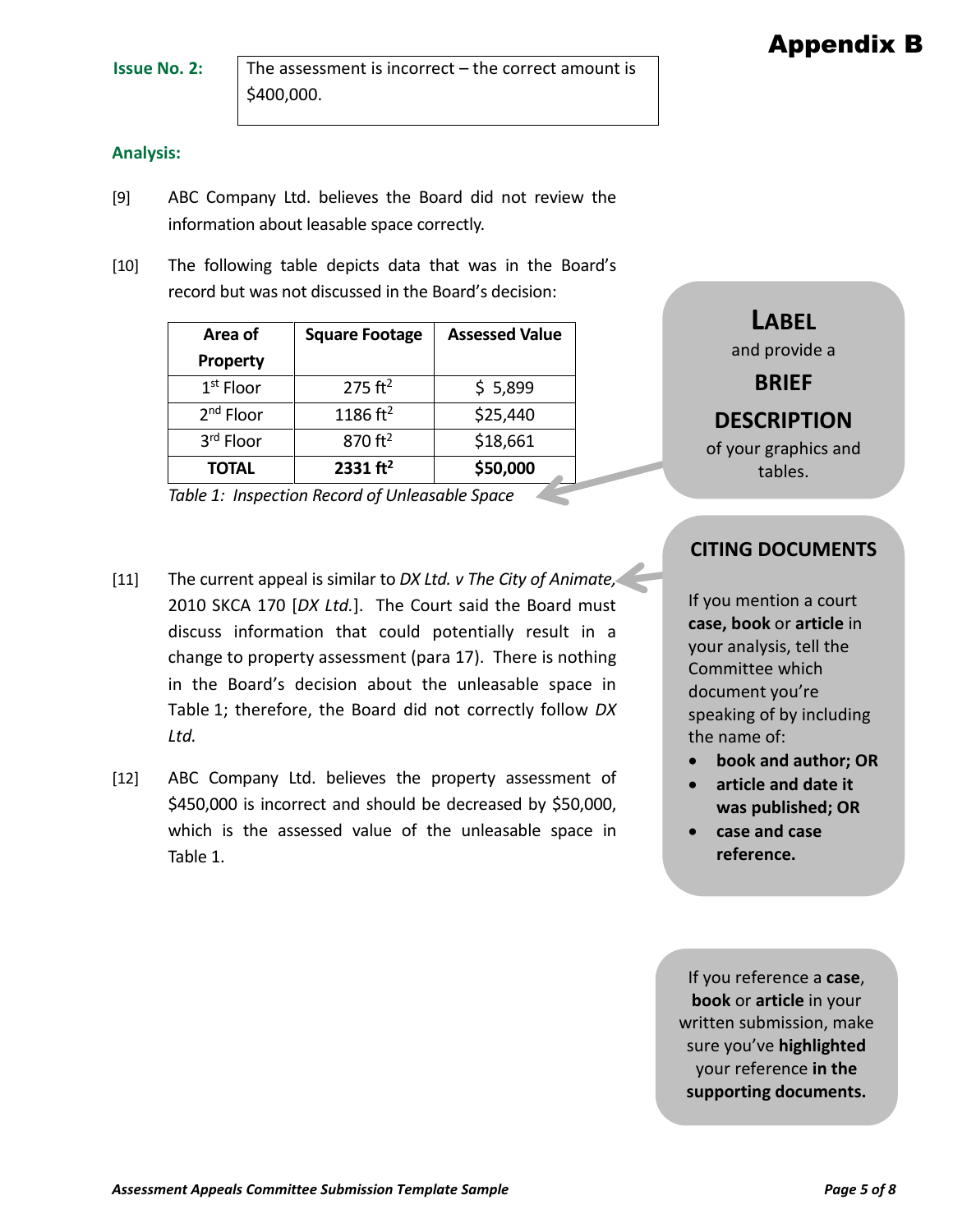## **3) Request**

#### *Describe the proposed solution.*

[13] ABC Company Ltd. asks the Committee to find the amount of the property assessment is incorrect and the correct amount is \$400,000.

## Appendix B

# **BE CLEAR BE CONCISE BE CONSISTENT**

What you're asking the Committee to do should match what you've asked them to do in the **introduction.**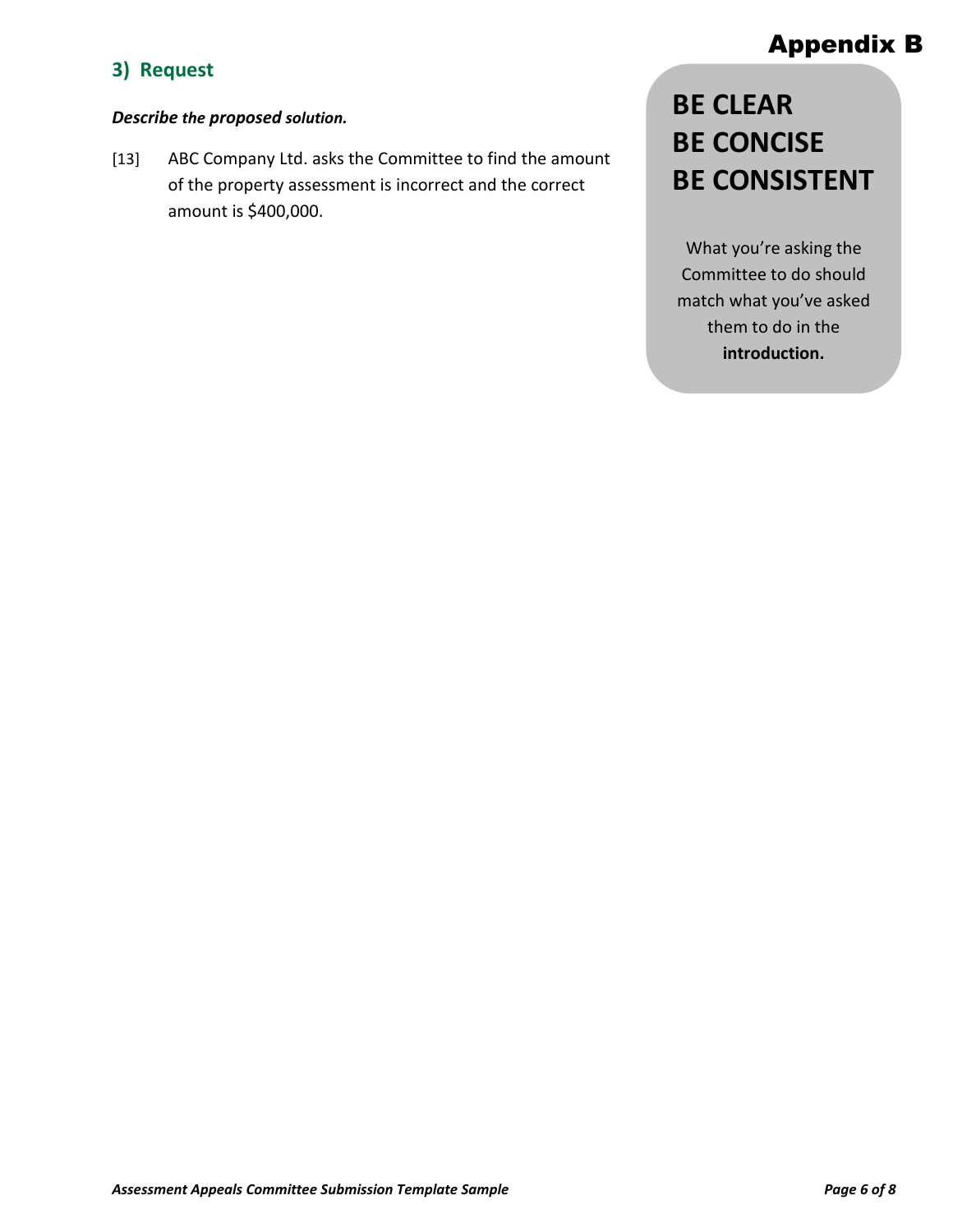## **4) Appendices**

*Provide full copies of documents (policies, reports, photos, etc.) mentioned in your analysis.* 

*Only include information you mention in the analysis.*

*Highlight specific text that supports your analysis.*

a. Inspection Record of Unleasable Space – Dated March 18, 2018

## Appendix B

## **SUPPORTING DOCUMENTS SHOULD INCLUDE:**

• **Highlighted text** that supports your analysis.

## **SUPPORTING DOCUMENTS SHOULD AVOID:**

- generic submissions;
- general information;
- more than three case law on each issue;
- lengthy run on submissions; and
- duplicate information (if in record, no need to include here).